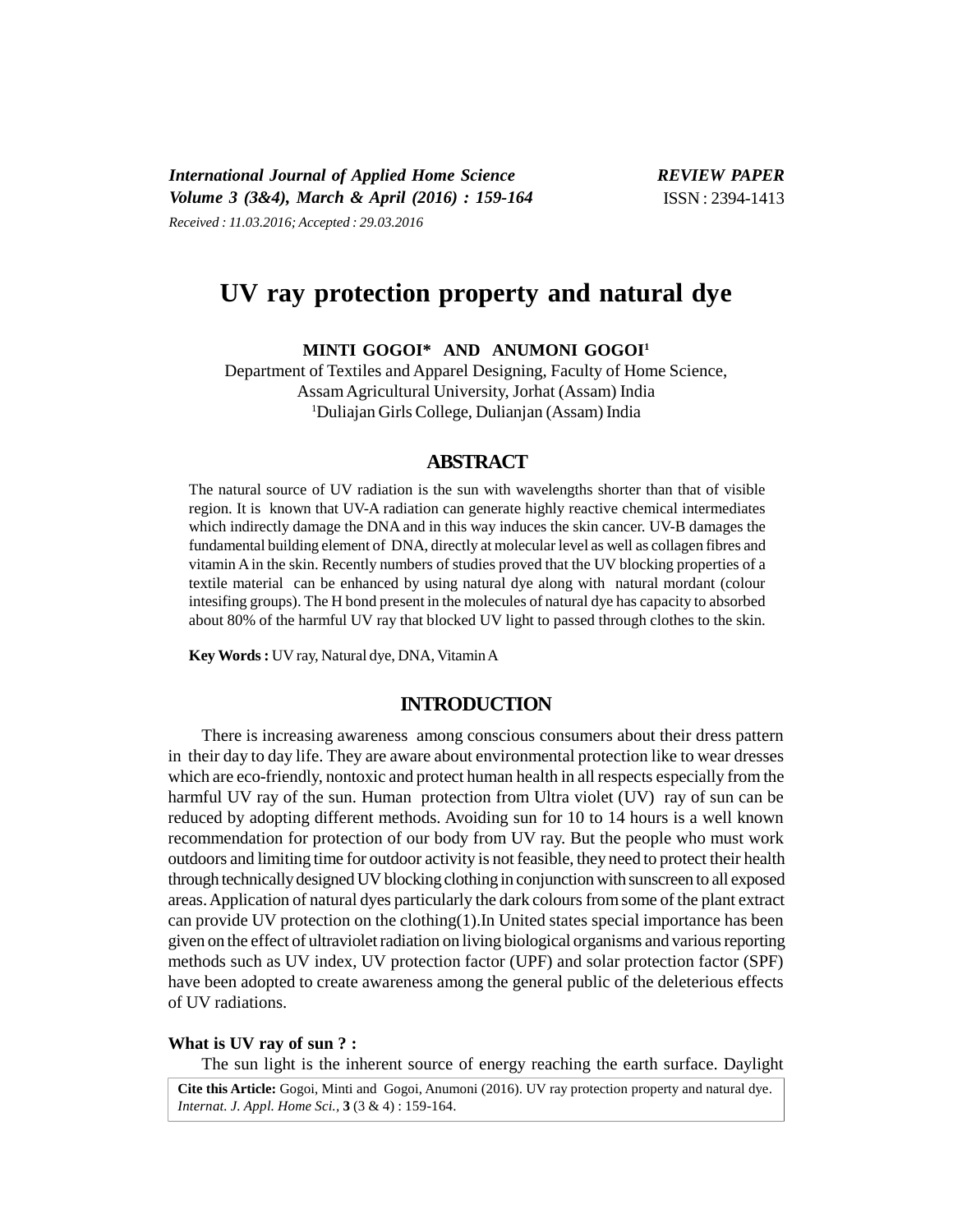#### MINTI GOGOI AND ANUMONI GOGOI

reaches us from the sun through the earth's atmosphere ; its spectrum extends from 290 nm to 3000 nm. Radiation between 290 and 400 nm is referred to as Ultraviolet radiation. Approximately 5% of incidental sunlight constitute UV ray the energetically high, short wavelength of light. In fact, the ultraviolet radiation (UVR) band consists of three regions: UV-A (320 to 400 nm), UV-B (290 to320 nm), and UV-C (100 to 290 nm). UV-A causes little visible reaction on the skin but has been shown to decrease the immunological response of skin cells. UV-B is most responsible for the development of skin cancers. Luckly UV-C is totally absorbed by the atmosphere and does not reach the earth surface. All these three types UV radiation has wavelengths shorter than that of visible region, but longer than that of soft X-rays, in the range of 10 nm to 400 nm, and energies from 3 eV to 124 eV. Though the amount of UV radiation is quite less, it has the highest quantum energy compared to other radiation. The intensity and distribution of ultraviolet radiation depend closely on the angle of incidence; hence they vary with the location of the place, season and time of the day. Increasing duplication of ozone layer due to emissions from the surface there is steady increase in the amount of ultraviolet rays reaching on the earth surface. It is very much important to know that prolonged exposure to solar UV radiation may result in severe health problems particularly skin cancer, sunburn and photo-aging (Reinert *et al*., 1997).

The artificial sources of UV radiation are different types of lamps for phototherapy, solariums, industrial/work place lightening, industrial arc welding, hardening plastics, resins and inks, sterilizations, authentication of bank notes and documents, advertising, medical care, etc. UV lasers are also manufactured to emit light in the ultraviolet range for different applications in industry (laser engraving), medicine (dermatology, keratectomy) and computing (optical storage). Lamps and lasers emit UVA radiation, but some of them can be modified to produce UVB radiation.

## **Effect of UV rays on Human health:**

There are big differences between the UVA, UVB and UVC (or UVD) radiation regarding their effects on human health.

UVA radiation is also known as glass transmission region (www.intechopen).while ordinary glass blocks over 90% of the radiation below 300 nm and passes the radiation about 350 nm. UVA radiation is thought to contribute to premature ageing and wrinkling of the skin while it damages collagen fibres and destroys vitamin A in the skin. It penetrates deeply under the skin but does not cause sunburn, only sun tanning which is a defense mechanism of the skin. Brown pigment melanin namely absorbs UVA radiation and dissipates the energy as harmless heat, blocking the UV from damaging skin tissue. Today it is also known that UVA radiation can generate highly reactive chemical intermediates which indirectly damage the DNA and in this way induces the skin cancer. UVA is the main cause of immunesuppression against a variety of infectious diseases (tuberculosis, leprosy, malaria, measles, chicken pot, herpes and fungal disease) rather than UVB, but the effects are also positive (type 1 diabetes, multiple sclerosis, rheumatoid arthritis). Ultraviolet rays (UV-A) cause a transformation of melanin precursors in the skin, leading to so-called rapid pigmentation, which sets in within a period of a few hours, but this is only a very minimal and of short duration. However, it penetrates deeply into the dermis or true skin, leading to premature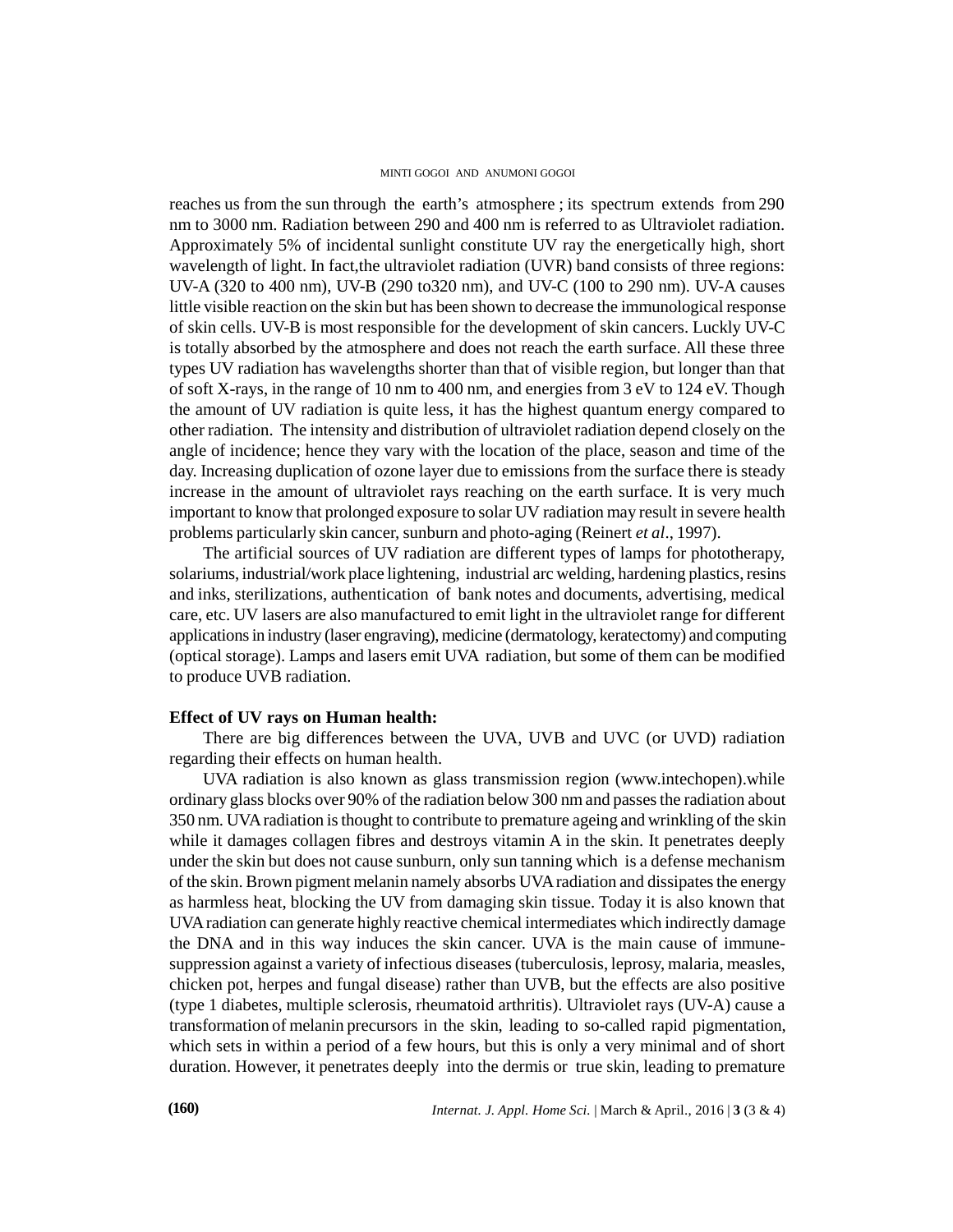ageing, showing up in the form of loss of elasticity accompanied by lines and wrinkles.

UVB radiation is known as sunburn region and has been implicated as the major cause of skin cancers, sun burning and cataracts ( Yalambie,2003). The shorter wavelength (290 nm-320 nm), but higher energy ultraviolet rays (UV-B) penetrate to a depth of a few mm into the skin, causing the formation of a relatively stable pigment in the cells of the outer layer of the skin. It damages the fundamental building element DNA directly at molecular level as well as collagen fibres and vitamin A in the skin.

#### **How can we protect from UV ray ? :**

The UV protection involves a combination of sun avoidance and the use of protective garments and accessories (Pailthorpe1995). Though protecting skin with clothing is a convenient and valid method common clothing made up of cotton, silk, wool and synthetic material are not effective for UV protection because UV ray can transport through them. As results special attention was focused by textile researchers on the fabric permeability to the UV radiation in the recent years (Eckhardt *et al.*, 2000; Srinivasan *et al.*, 2000). The UV radiation transmitted through a textile fabric consists of the waves that pass unchanged through the pores of the fabric and scattered waves that have interacted with the fabric. Crews *et al*., 1999 reported that manufacturers of sun protective clothing face a confusing array of information because the published literature contains many contradictory claims. Many research studies were conducted to establish the parameters that affect the UV permeability of the textile garment. Some studies concluded that the compactness and the weight of the fabric are the most relevant parameters, while others claim that dark colour shades offer more protection.

Recently, numbers of study proved that the *UV blocking properties of a textile can be enhanced by using natural dye along with natural mordant (colour intesifing groups*). The H bond present in the molecules of natural dye has capacity to absorbed about 80% of the harmful UV ray as it blocked UV light to passed through clothes to the skin. A study conducted by Shunghai University reported that textiles dyed with*Rheum and Lithospermum erythrorhizon* have excellent UV protection property. The fabric dyed with weld tree imparted the highest UV protection level. They also reported that dyeing of cotton fabrics with natural colorants from madder, cochineal and indigo increases the ultraviolet protective ability. Many plants such as henna, dyer's woad, logwood, Bheh, lipstick tree, madder, brazil wood, and cochineal as natural dyes could confer good UV protection. Natural dye indigo, annatto, gardenia, and cochineal could absorb about 80% of the ultraviolet rays. The application of those natural dyes can have a significant effect on UV protection provided by a fabric, depending on the concentration of dyes in the fabric and the absorbancy of dyes in the UV region, color, and chemical structure on the UV transmittance. It was also noted that naturallycoloured cottons contain pigment ranges from light green to tan, brown and inherent longterm UV protection properties (Edlich R.F) with a UPF of 64 and 47, whereas normal cotton shows a UPF of 8.

According to the study of Hustvedt and Crew (2005), fabrics from naturally pigmented cotton have excellent sun protection properties, which are far superior to conventional, bleached and unbleached cotton fabrics (green UPF=30-50+, tan UPF=20-45, brown UPF=40-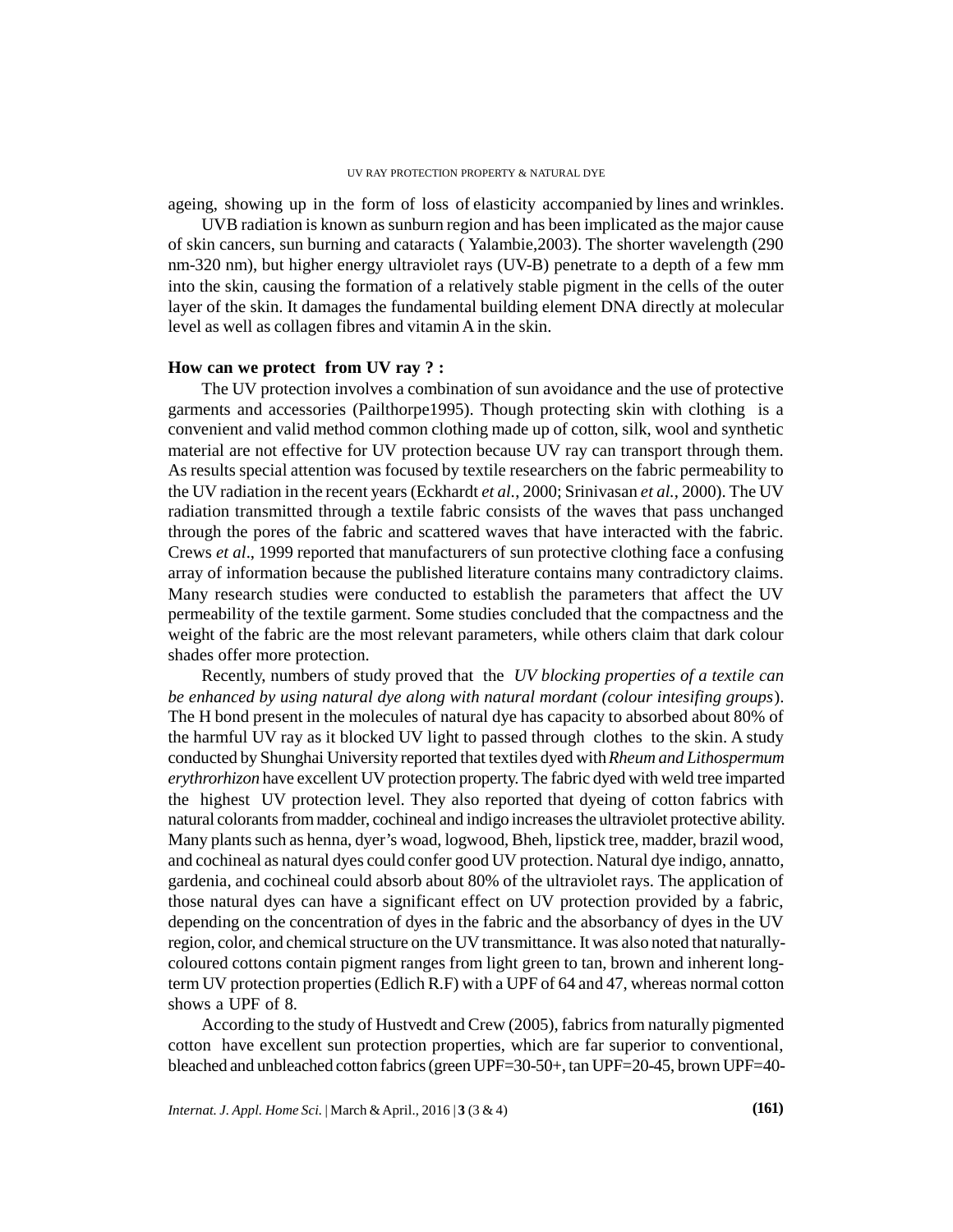#### MINTI GOGOI AND ANUMONI GOGOI

50+, bleached conventional UPF=4, unbleached conventional UPF=8). Their UV protection properties remain high enough even after 80 AFUs light exposure.

The dyes extracted from various natural resources showed the UPF within the range of 15 – 45 depending on the mordant used (Eckhardt and Rohwer, 2000.) Kansas State University reported that the naturally-pigmented cottons has excellent sun protection properties (high UPF values).The UPF is further enhanced with colorant of dark hues and with high concentration of the dye in the fabric. Undyed or bleached fabrics offer much lower protection against UV radiation if any in comparison with dyed fabrics. Natural dyes react like additives; they improve UV protection abilities, because they absorb UV radiation in the visible and UV radiation band, while in bleaching process the naturally occurring pigments and lignin that act as UV absorbers are removed and those affect UV absorber ability of cotton fabrics.

UV absorbers incorporated into the spinning dope prior to the fibre extrusion and dye bath. and in bath dyeing improve the light fastness of certain pastel shades and the weather ability of spun-dyed fibres. Initiatives for developing standards related to UV protection started in the 1990s, and standards related to the preparation of fabrics, testing and guidance for UV protection labeling have been formulated by different agencies (Rupp*et al*., 2001).The Skin Cancer Foundation, an international body, has offered a Seal of Recommendation for the photo-protective products which includes sunscreens, sunglasses, window films and laundry detergent additives .But the role of natural dye on UV protection is an recent innovation.

## **UPF Value**:

Ultraviolet protection factor (UPF) is the scientific term used to indicate the amount of ultraviolet (UV) protection provided to skin by fabric. UPF is a rating system used for apparel. It indicates how effectively fabric shield skin from ultra violet rays. Higher the UPF number greater the degree UV protection a garment offer. UPF range 15-24 is good, 25-39 is very good and 40-50 is excellent .Any fabric that allow less than 2% UV transmission is simply labeled UPF 50+. Faded fabric is less effective against UV light. Repeated home laundering with common household detergent does not reduce the UPF rating of a woven and knitted fabrics of cotton, polyester and nylon. UPF value of material remain unchanged up to 20 times of repeated laundering.

#### **SPF (Sun Protection Factor):**

The solar protection factor (SPF) is defined as a quotient from a harmful dose without, and a harmful dose with, sun protection. This can be calculated from erythemal effectiveness  $(EW (\lambda))$ ,  $(P(\lambda))$  and from the wavelength dependent transmission of the sun protection agent. SPF values are analogous to UPF values the only distinction being that SPF values for sunscreens are determined through human testing whereas UPF values are based on instrumental measurements.

## **UV index :**

The UV index is reported as the maximum biologically effective solar average UVR (UVReff) for the day, and is an average taken over either 10 or 30 minutes. The UVR is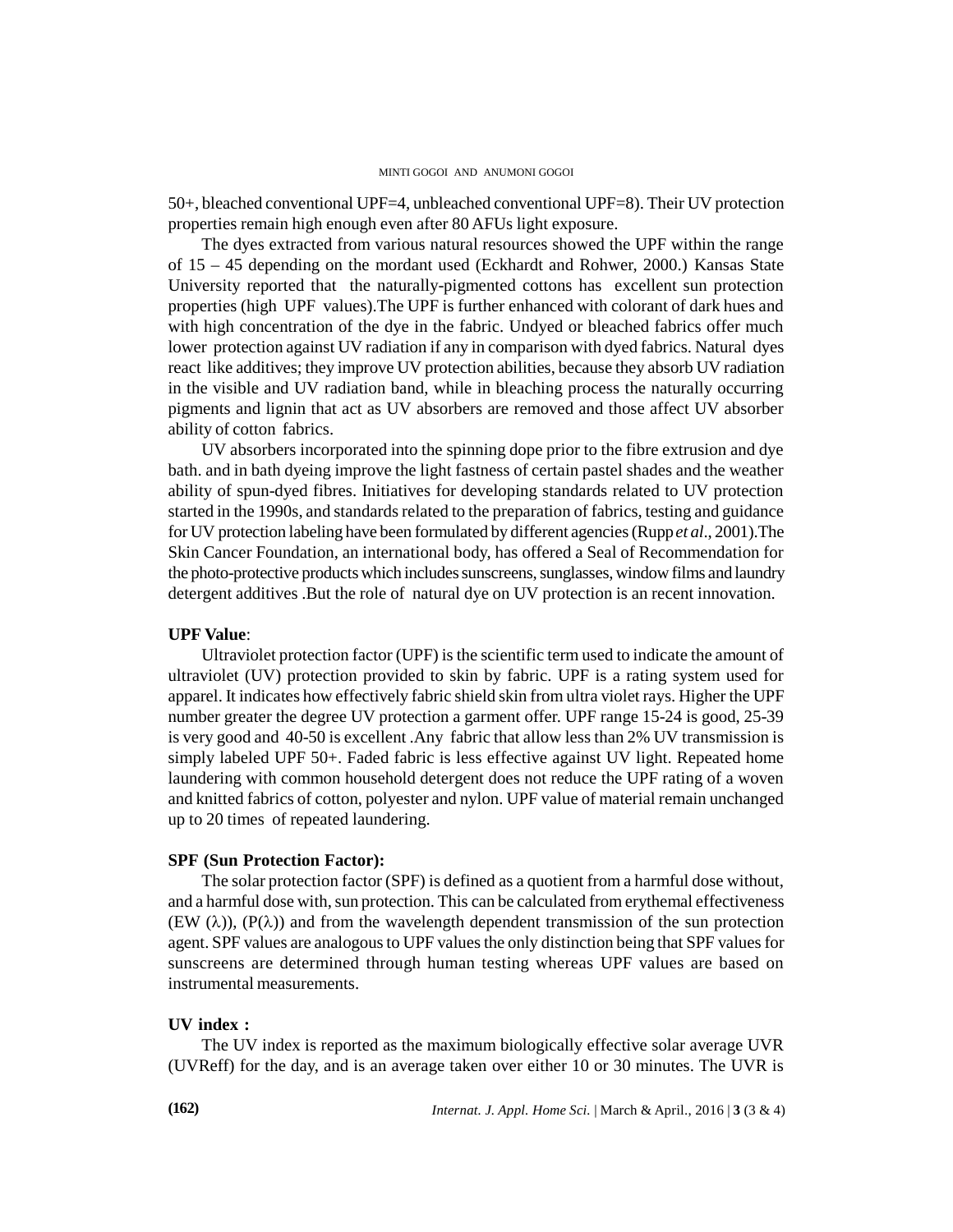#### UV RAY PROTECTION PROPERTY & NATURAL DYE

usually highest around midday but the temperature is often highest later in the afternoon. UVR index values are grouped into five exposure categories, from low to extreme with different colour codes.

## **Conclusion:**

The UV protection by textile materials and apparel is a function of the chemical characteristics, physico-chemical type of fibre, presence of UV absorbers, construction of fabric, thickness, porosity, moisture content, extension of the fabric, colour and the finishing given to the fabric. The safest production from UV radiation exposer is possible with welldesigned UVR blocking clothing and sunglasses equipped with lenses that filter UV ray visible light which arrived directly and indirectly through reflection. Eye protection can be increased by wearing a hat or visor which extend the natural anatomical projection of face. Darker colours dress of the same fabric type (black, navy, dark red) absorb UV ray much more strongly than the light pastel colours for identical weave. A report was published by WHO entitled as "Global burden of disease from solar ultraviolet radiation" showed a detailed estimates of UV-associated diseases. There is no other organic or natural economical means to protecting human life from the harmful effect of UV radiation except the use of natural dye on their dress. In order to minimise worldwide burden, and international call for protection of our body from the most harmful UVR it is an immediate need to think about the enhancement of UV protection property of our clothes by using eco-friendly, nontoxic and easily accessible natural dye.

## **REFERENCES**

- Crews, P.C., Kachman, S. and Beyer, A.G. (1999). Influence on UVR transmission of undyed woven fabrics. *Textile Chemist & Colorist*, **31**(6) : 17-26.
- Eckhardt, C. and Rohwer, H. (2000). UV protector for cotton fabrics. *Textile Chemist & Colorist & American Dyestuff Reporter*, **32**(4) : 21-23.
- Dubrovski, D.P. ( ). Woven fabrics and ultraviolet protection, University of Maribor, Faculty of Mechanical Engineering Sloveni .Woven Fabric Engineering, pp. 274
- Srinivasan, Mageshand Gatewood, Barbara M.(2000). Relationship of dye characteristics to UV protection provided by cotton fabric. *Textile Chemist & Colorist & American Dyestuff Reporter,* **32** (4) : 36-43.
- Edlich, R.F., Cox, M.J., Becker, D.G., Horowitz, J.H., Nichter, L.S., Britt, L.D., Edlich, T.J., Long, W.B., (2004). Revolutionary advances in sun protective clothing – An essential step in Eliminating Skin Cancer in Our World. *J. Long Term Effects of Medical Implants,* **14** (2) : 5–105
- Pailthorpe, M.T.and Chriskis J.I. (2005). Sun protection of apparel textiles. Proceedings of 3 Rd AsianTextile Conference Vol. II : 904 – 914
- Bajaj, P., Kothari, V.K. and Ghosh S.B. (2000). Some innovations in UV protective clothing. *Indian J. Fibres & Textile Res.,* **35** (4) : 315 – 329.
- Rupp, J., Bohringer, A., Yonenaga, A. and Hilden, J. (2001). Textiles for protection against harmful ultraviolet radiation. *Internat. Textile Bulletin,* (6) : 8 – 20

*Internat. J. Appl. Home Sci.* |March & April., 2016 | **3** (3 & 4) **(163)**